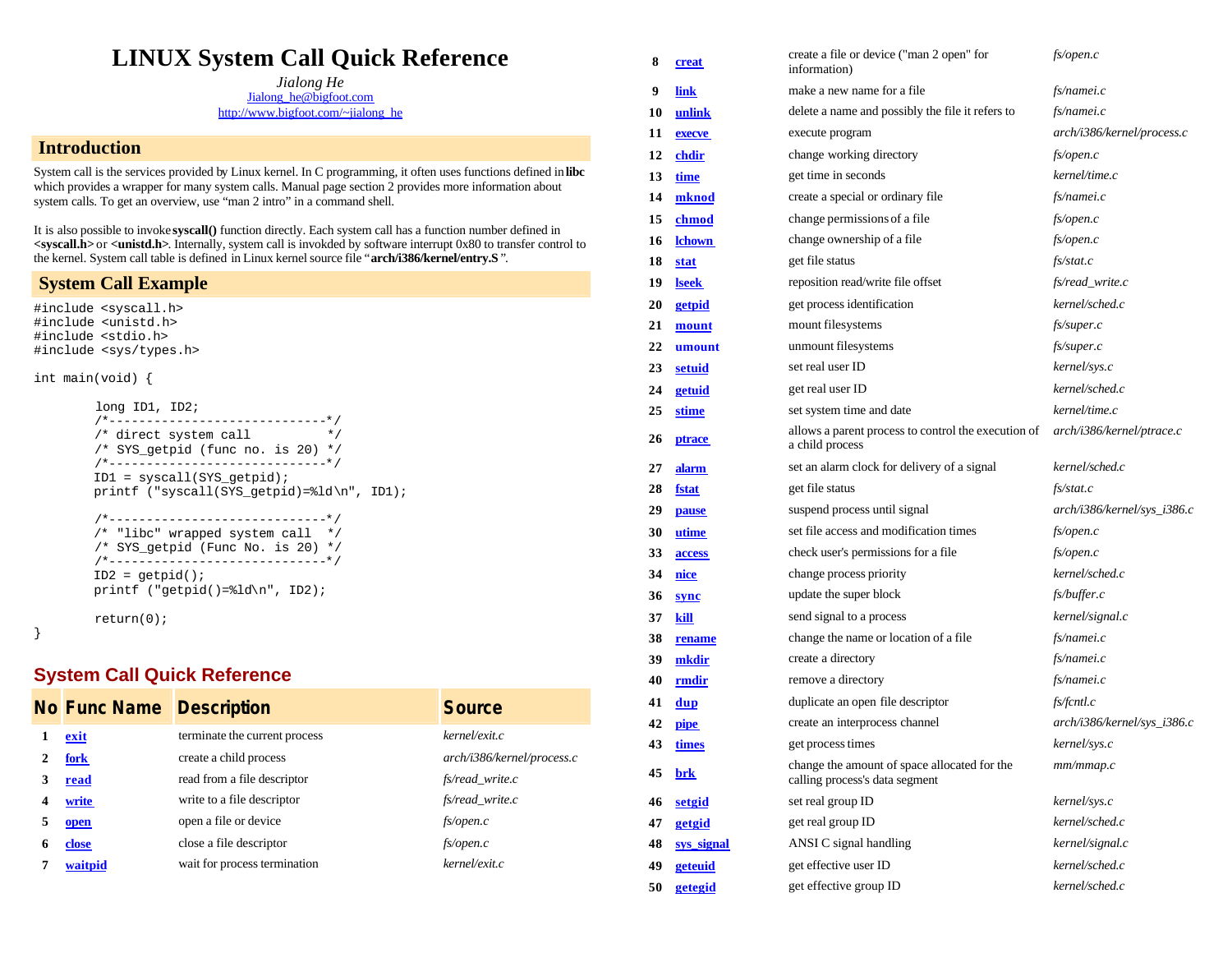| 51 | acct         | enable or disable process accounting                                   | kernel/acct.c                 | 91         | munmap            | unmap pages of memory                                             | mm/mmap.c                   |
|----|--------------|------------------------------------------------------------------------|-------------------------------|------------|-------------------|-------------------------------------------------------------------|-----------------------------|
| 52 | umount2      | unmount a file system                                                  | fs/super.c                    | 92         | <b>truncate</b>   | set a file to a specified length                                  | fs/open.c                   |
| 54 | ioctl        | control device                                                         | fs/ioctl.c                    | 93         | <b>ftruncate</b>  | set a file to a specified length                                  | fs/open.c                   |
| 55 | fcntl        | file control                                                           | fs/fcntl.c                    | 94         | fchmod            | change access permission mode of file                             | fs/open.c                   |
| 56 | <b>mpx</b>   | (unimplemented)                                                        |                               | 95         | fchown            | change owner and group of a file                                  | fs/open.c                   |
| 57 | setpgid      | set process group ID                                                   | kernel/sys.c                  | 96         | getpriority       | get program scheduling priority                                   | kernel/sys.c                |
| 58 | ulimit       | (unimplemented)                                                        |                               | 97         | setpriority       | set program scheduling priority                                   | kernel/sys.c                |
| 59 | olduname     | obsolete uname system call                                             | arch/i386/kernel/sys_i386.c   | 98         | profil            | execut ion time profile                                           |                             |
| 60 | umask        | set file creation mask                                                 | kernel/sys.c                  | 99         | <b>statfs</b>     | get file system statistics                                        | fs/open.c                   |
| 61 | chroot       | change root directory                                                  | fs/open.c                     | <b>100</b> | <b>fstatfs</b>    | get file system statistics                                        | fs/open.c                   |
| 62 | ustat        | get file system statistics                                             | fs/super.c                    | 101        | ioperm            | set port input/output permissions                                 | arch/i386/kernel/ioport.c   |
| 63 | dup2         | duplicate a file descriptor                                            | fs/fcntl.c                    | 102        | socketcall        | socket system calls                                               | net/so cket.c               |
| 64 | getppid      | get parent process ID                                                  | kernel/sched.c                | 103        | syslog            | read and/or clear kernel message ring buffer                      | kernel/printk.c             |
| 65 | getpgrp      | get the process group ID                                               | kernel/sys.c                  | 104        | setitimer         | set value of interval timer                                       | kernel/itimer.c             |
| 66 | setsid       | creates a session and sets the process group ID                        | kernel/sys.c                  | 105        | getitimer         | get value of interval timer                                       | kernel/itimer.c             |
| 67 | sigaction    | POSIX signal handling functions                                        | arch/i386/kernel/signal.c     |            | 106 sys_newstat   | get file status                                                   | fs/stat.c                   |
| 68 | sgetmask     | ANSI C signal handling                                                 | kernel/signal.c               |            | 107 sys_newlstat  | get file status                                                   | fs/stat.c                   |
| 69 | ssetmask     | ANSI C signal handling                                                 | kernel/signal.c               |            | 108 sys_newfstat  | get file status                                                   | fs/stat.c                   |
| 70 | setreuid     | set real and effective user IDs                                        | kernel/sys.c                  | 109        | olduname          | get name and information about current kernel                     | arch/i386/kernel/sys_i386.c |
|    | 71 setregid  | set real and effective group IDs                                       | kernel/sys.c                  |            | $110$ iopl        | change I/O privilege level                                        | arch/i386/kernel/ioport.c   |
| 72 | sigsuspend   | install a signal mask and suspend caller until                         | arch/i386/kernel/signal.c     | 111        | <b>vhangup</b>    | virtually hangup the current tty                                  | fs/open.c                   |
|    |              | signal                                                                 |                               |            | 112 idle          | make process 0 idle                                               | arch/i386/kernel/process.c  |
| 73 | sigpending   | examine signals that are blocked and pending                           | kernel/signal.c               | 113        | vm86old           | enter virtual 8086 mode                                           | arch/i386/kernel/m86.c      |
| 74 | sethostname  | set hostname                                                           | kernel/sys.c                  | 114        | wait4             | wait for process termination, BSD style                           | kernel/exit.c               |
| 75 | setrlimit    | set maximum system resource con sumption                               | kernel/sys.c                  | 115        | swapoff           | stop swapping to file/device                                      | mm/swapfile.c               |
| 76 | getrlimit    | get maximum system resource con sumption                               | kernel/sys.c                  |            | 116 sysinfo       | returns information on overall system statistics                  | kernel/info.c               |
| 77 | getrusage    | get maximum system resource con sumption                               | kernel/sys.c                  | $117$ ipc  |                   | System V IPC system calls                                         | arch/i386/kernel/sys_i386.c |
| 78 | gettimeofday | get the date and time                                                  | kernel/time.c                 |            | 118 fsync         | synchronize a file's complete in-core state with that fs/buffer.c |                             |
| 79 | settimeofday | set the date and time                                                  | kernel/time.c                 |            |                   | on disk                                                           |                             |
| 80 | getgroups    | get list of supplementary group IDs                                    | kernel/sys.c                  | 119        | <u>sigreturn</u>  | return from signal handler and cleanup stack<br>frame             | arch/i386/kernel/signal.c   |
| 81 | setgroups    | set list of supplementary group IDs                                    | kernel/sys.c                  |            | 120 clone         | create a child process                                            | arch/i386/kernel/process.c  |
| 82 | old select   | sync. I/O multiplexing                                                 | arch/i386/kernel/sys_i386.c   |            | 121 setdomainname | set domain name                                                   | kernel/sys.c                |
| 83 | symlink      | make a symbolic link to a file                                         | fs/namei.c                    |            | 122 uname         | get name and information about current kernel                     | kernel/sys.c                |
| 84 | <u>Istat</u> | get file status<br>read the contents of a symbolic link                | fs/stat.c                     |            | 123 modify ldt    | get or set ldt                                                    | arch/i386/kernel/dt.c       |
| 85 | readlink     |                                                                        | fs/stat.c                     |            | 124 adjtimex      | tune kernel clock                                                 | kernel/time.c               |
| 86 | uselib       | select shared library                                                  | $fs/e$ <i>xec.c</i>           | 125        | mprotect          | set protection of memory mapping                                  | mm/mprotect. c              |
| 87 | swapon       | start swapping to file/device<br>reboot or enable/disable Ctrl-Alt-Del | mm/swapfile.c<br>kernel/sys.c | 126        | sigprocmask       | POSIX signal handling functions                                   | kernel/signal.c             |
| 88 | reboot       | read directory entry                                                   | fs/readdir.c                  | 127        | create_module     | create a loadable module entry                                    | kernel/module.c             |
| 89 | old_readdir  |                                                                        |                               | 128        | init_module       | initialize a loadable module entry                                | kernel/module.c             |
|    | 90 old_mmap  | map pages of memory                                                    | arch/i386/kernel/sys_i386.c   |            | 129 delete module | delete a loadable module entry                                    | kernel/module.c             |